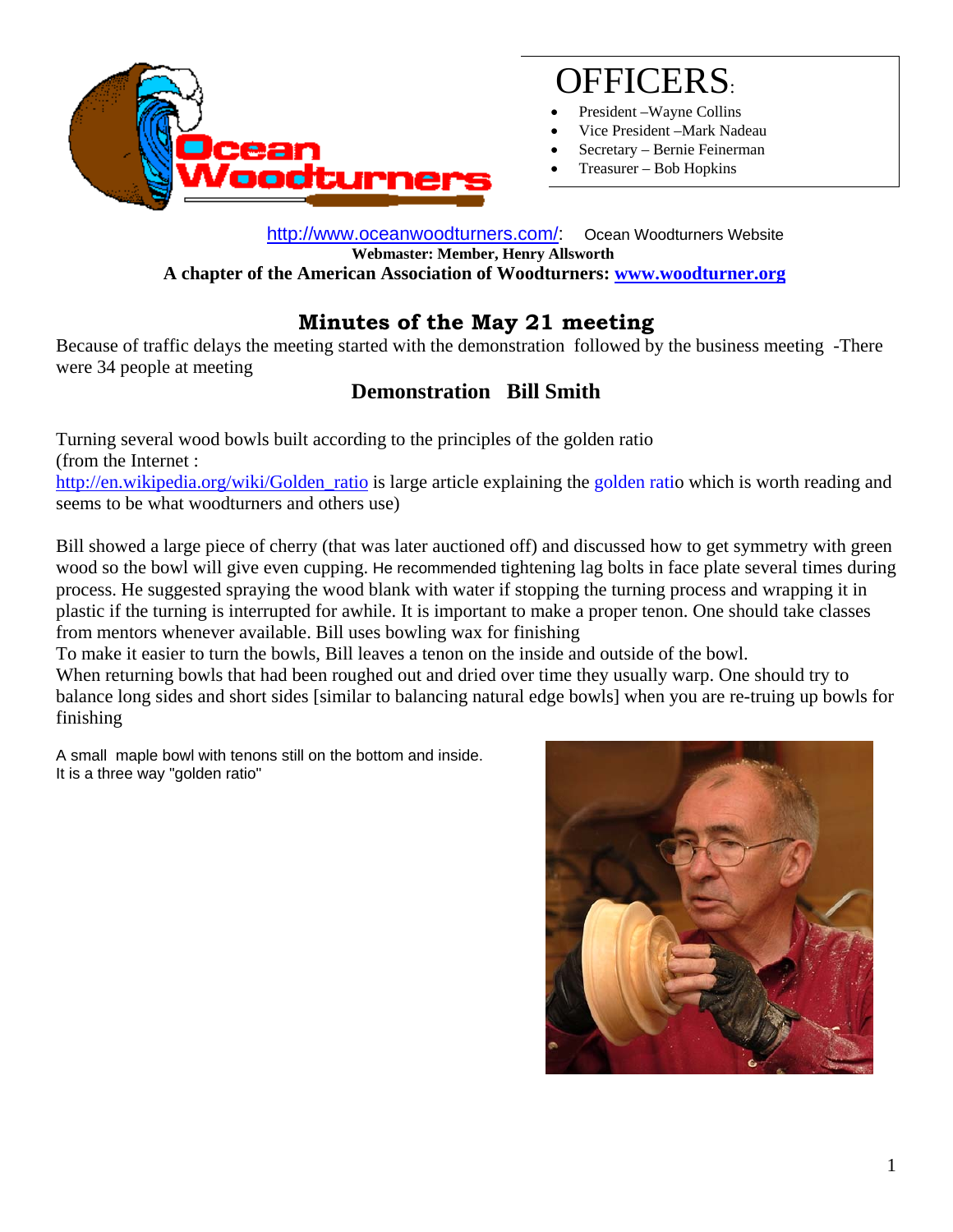Calipers made by Curt Mason for easily setting or finding the "golden ratio" (1.618 to 1) and used to calculate the bowl dimensions



Bowl held with extended live center against padded circular plywood which is face plated with lag bolts



One member suggested getting Henley's : Twentieth Century Book of Recipes, Formulas, and Processes by Gardner Dexter Hiscox, 780 pages , published 1905, available online at Google and in used book stores. The book is a source for making wax's, finishes, etc.

#### Business Meeting

Larry Dunklee conducted an auction of material that Bill Smith used in his demonstration with the proceeds going to the Ocean Tides School in Rhode Island Cherry block of wood 6x12x12 for \$30 to Tony Scuncio Turned cherry wood bowl for \$25 Randy Jorgenson Turned mimosa wood bowl for \$30

The members voted on making a \$100 donation to Ocean tides and a \$50 donation to the Arc of Northern Rhode Island

Bill Smith asked if presenters got \$50 for demonstrating. People remembered that there had been a discussion about presenters getting an honorarium for demonstrating in the past but no one remembered if, or how much, club members would get if they demonstrated.

From the minutes of the July 2008 meeting

"A discussion was held about whether the Ocean Woodturners should offer local demonstrators coming to demonstrate at our club, an honorarium to cover their gasoline costs to get to our meeting.

A motion was made and passed that the "President will decide whether an honorarium is offered to demonstrators"" It would appear that any honorariums to presenters should be decided prior to a demonstration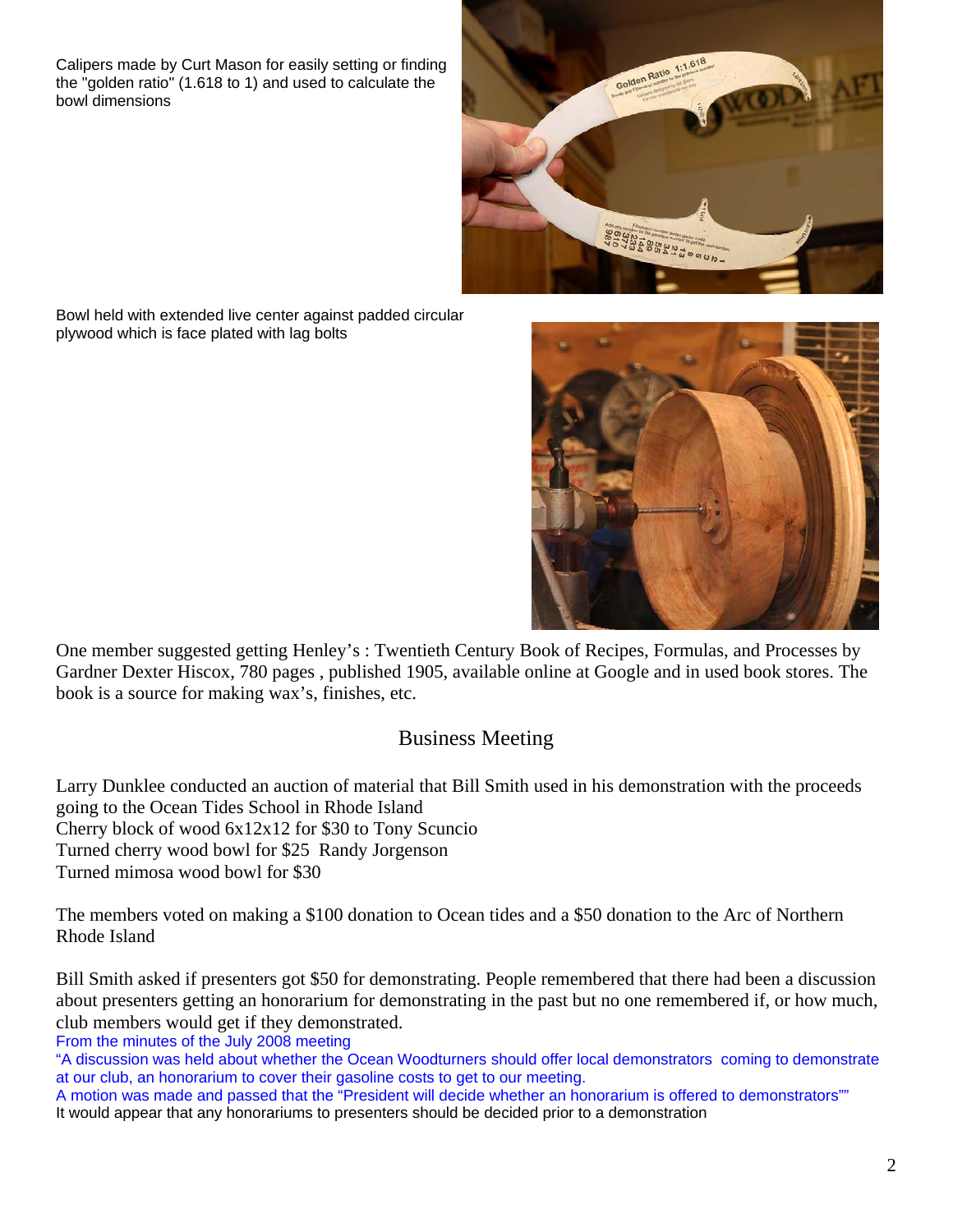Wayne announced that the Black Ash Burls he had ordered have all been sold. The club decided to pass on making a bulk order for Manzanita burls at this time until we hear from other customers of that supplier that deliveries are happening.

There was a request to distribute copy of membership list to members

Wayne brought up the subject of club collaborative work and challenges to encourage members to expand their skill set by making something new

Rich Lemiux spoke about a wood web site (http://www.woodturnersresource.com) which sponsored a combination challenge and exchange. They had about 25 participants, a minimum and maximum size was defined for making a box, a finishing date was nominally defined (extra time was given for a few), once all the boxes were made, photos were sent to the web site and a moderator/coordinator drew names for pairing

Wayne suggested that members bring in an unfinished bowls  $(6 - 8$ " in size) and another member could complete the bowl. (An unfinished bowl might be one that was roughed out and set aside to dry for several months)

Bernie Feinerman showed a birdhouse turned out of a log section as example of possible club challenge (shown in Show&Tell). The birdhouse was a project in the May 2009 of the English Woodturning magazine.

**SHOW and TELL** 

Bob Hopkins – miniature bowls and ornament turned from Tagua nuts



Bernie Feinerman – offset hollow forms and birdhouse